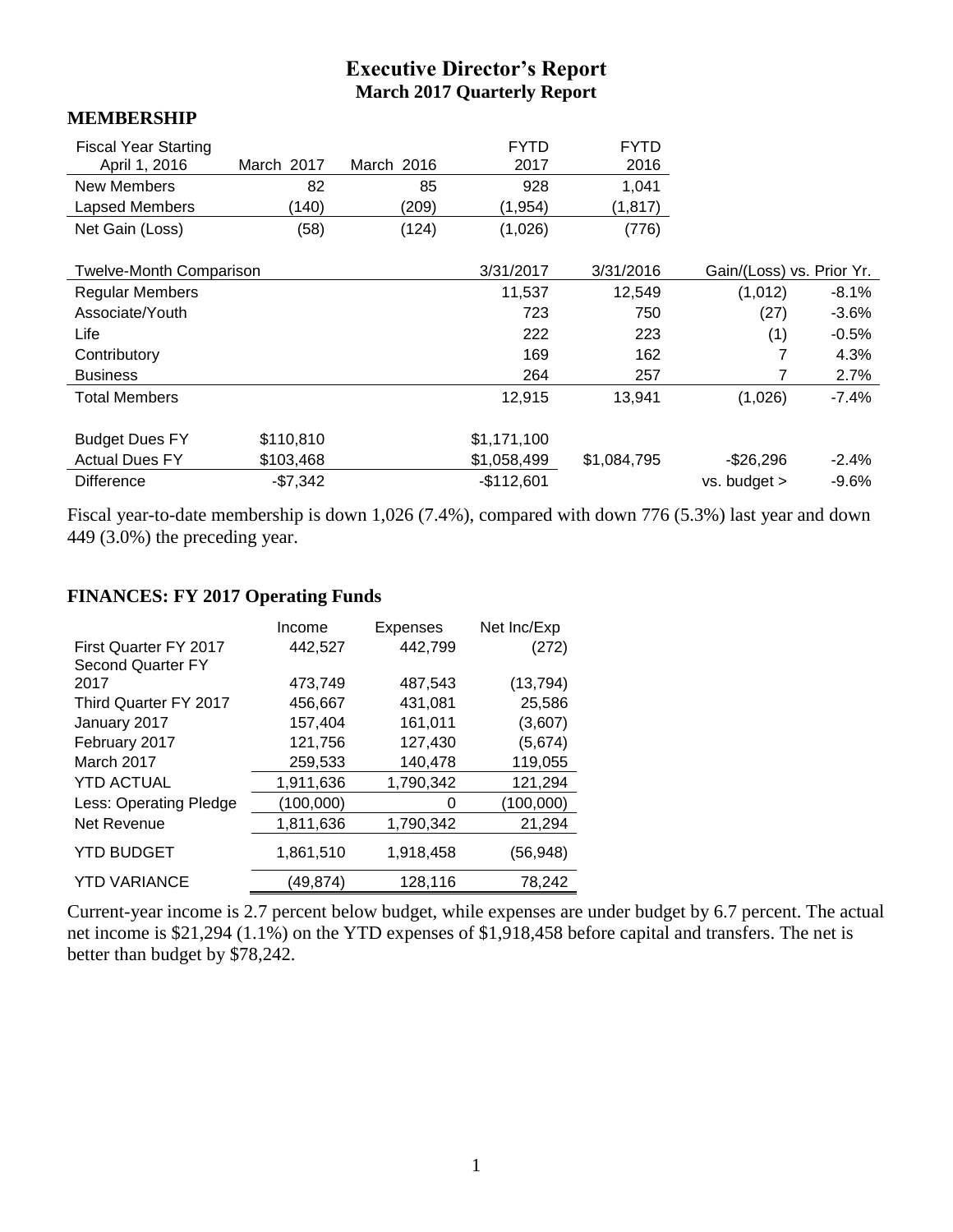## **INVESTMENTS**

|                                   | <b>Book Value</b><br>3/31/2016 | <b>Additions</b><br><b>YTD</b> | Withdrawals<br><b>YTD</b> | Investment<br>Change YTD | Market<br>3/31/2017 | <b>Transfers</b><br>Pending | <b>Book Value</b><br>3/31/2017 |
|-----------------------------------|--------------------------------|--------------------------------|---------------------------|--------------------------|---------------------|-----------------------------|--------------------------------|
| Short-Term Investment Funds       |                                |                                |                           |                          |                     |                             |                                |
| <b>NAWCC Investment Fund</b>      | 335,965                        | $\mathbf 0$                    | (14, 386)                 | 35,777                   | 357,356             | (16, 104)                   | 341,252                        |
| <b>Library Acquisitions</b>       | 20,035                         | 11,552                         | (4, 190)                  | 2,552                    | 29,949              | (309)                       | 29,640                         |
| <b>Museum Acquisitions</b>        | 33,907                         | 0                              | (789)                     | 3,549                    | 36,667              | 0                           | 36,667                         |
| Symposium Fund                    | 20,129                         | 1,000                          | (5,607)                   | 1,797                    | 17,319              | 0                           | 17,319                         |
| Sub-total Short-Term Funds        | 410,036                        | 12,552                         | (24, 972)                 | 43,675                   | 441,291             | (16, 413)                   | 424,878                        |
|                                   |                                |                                |                           |                          |                     |                             |                                |
|                                   | <b>Book Value</b><br>3/31/2016 | Additions<br><b>YTD</b>        | Withdrawals<br><b>YTD</b> | Investment<br>Change YTD | Market<br>3/31/2017 | <b>Transfers</b><br>Pending | <b>Book Value</b><br>3/31/2017 |
| Long-Term Investment Funds        |                                |                                |                           |                          |                     |                             |                                |
| Heritage Fund                     | 13,882                         | 9,108                          | (80)                      | 1,951                    | 24,861              | 0                           | 24,861                         |
| Museum & Library Fund             | 696,248                        | 50                             | (3, 126)                  | 74,626                   | 767,798             | (59, 672)                   | 708,126                        |
| Museum Endowment Fund             | 406,094                        | 10,010                         | (1,840)                   | 43,985                   | 458,249             | (24, 650)                   | 433,599                        |
| Library/Research Ctr Endowmt      | 107,061                        | 11,910                         | (494)                     | 11,917                   | 130,394             | (7, 204)                    | 123,190                        |
| <b>School Endowment/Education</b> | 206,965                        | 9,113                          | (945)                     | 22,600                   | 237,733             | (8, 724)                    | 229,009                        |
| <b>NAWCC Endowment</b>            | 146,805                        | 66,524                         | (2,825)                   | 17,806                   | 228,310             | 12,628                      | 240,938                        |
| Midwest Scholarship Fund          | 21,790                         | 0                              | (1, 392)                  | 2,250                    | 22,648              | 0                           | 22,648                         |
| <b>Pritchard Fund</b>             | 48,004                         | 0                              | (1, 713)                  | 5,045                    | 51,336              | 0                           | 51,336                         |
| Sub-total Long-Term Funds         | 1,646,849                      | 106,715                        | (12, 415)                 | 180,180                  | 1,921,329           | (87, 622)                   | 1,833,707                      |

\*Consolidated Long-Term Funds actual balance - Individual named account balances are calculated.

The current values on investments reflect unrealized gains and losses due to market fluctuations. Actual gains and losses will only occur at maturity or when an investment is sold.

## **MUSEUM: Noel Poirier, Museum Director**

The Museum's admission revenue for the quarter was \$7,147. Visitation for the quarter was 1,550 including 140 NAWCC Members (9%). NAWCC store sales for the quarter were \$8,743. The numbers of NAWCC Member visits were the result of one of the Museum's new educational initiatives, TIMEtalks (more below).

The Museum will be home to as many as three collections interns, all working on different projects for the Museum Director, Curator, and Librarian.

The Museum Director and Development Assistant applied for a number of private foundation grants during the quarter for a variety of projects and needs. STEM funding was sought, and denied, for the development stage of the museum reinterpretation plan. We will continue to seek out STEM planning funds for the upcoming quarter and year.

#### **Public Programs**

The Museum staff took over all Museum education functions this quarter and quickly instituted two new educational programs that will be offered every other month, in alternating months (Lunch Time and TIMEtalks). The Lunch Time program will provide attendees an opportunity to discover objects in the museum/archive/library collection up close and learn about why that object is an important part of horological history. TIMEtalks are formal lectures on various subjects related to the art, science, and history of horology. The first TIMEtalks lecture was presented in February by NAWCC member David Gorrell on the history of railroad time and the important role played by the railroads in the standardization of time and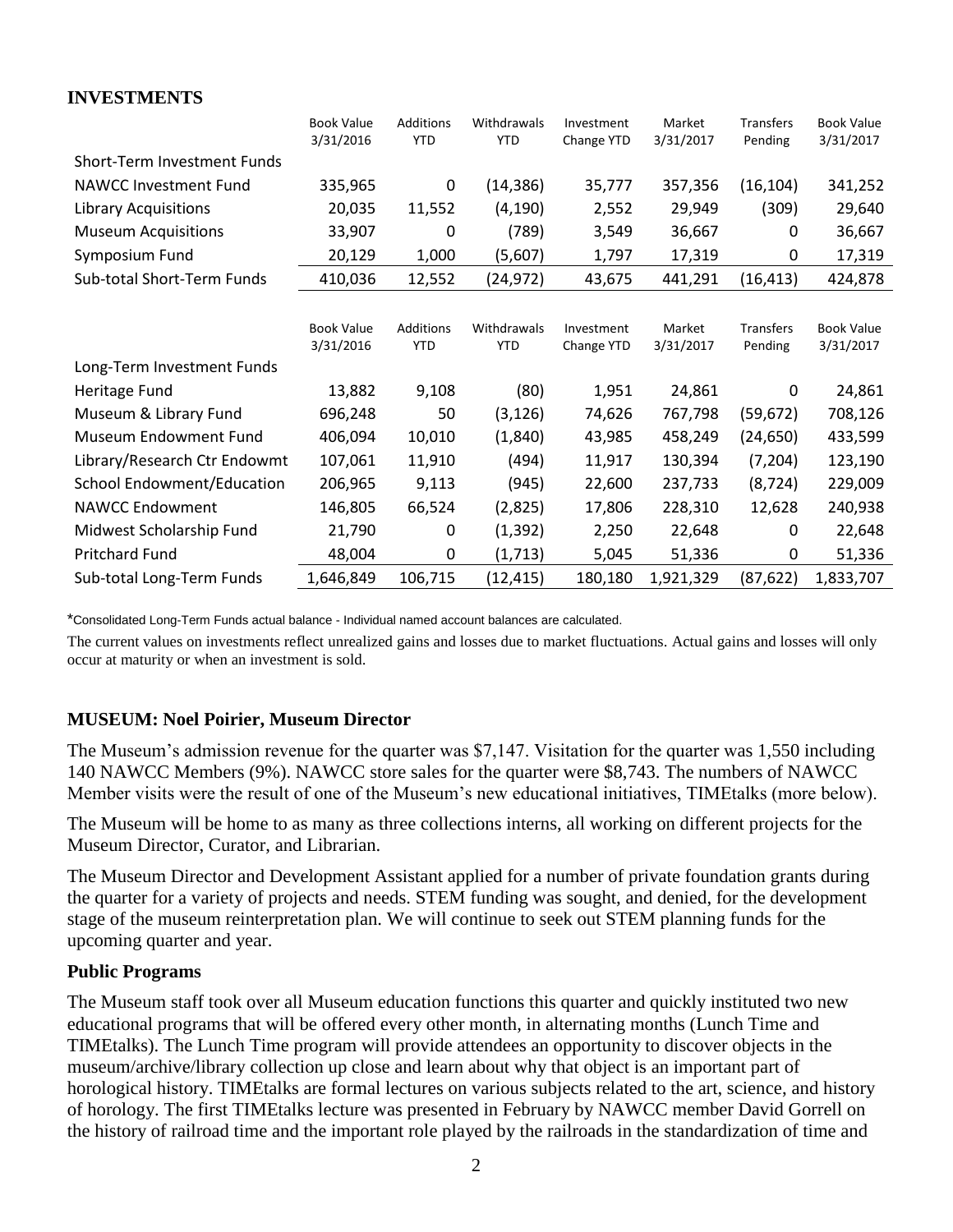timekeeping in the United States. Dave's talk was to a packed house in the Museum Theater. This lecture was presented during the month when the Museum hosts the Lower Susquehanna Valley Model Railroaders large model railroad layout display.

## **Volunteer Programs**

Ongoing projects by our dedicated volunteer staff continue to progress and many activities would be difficult, if not impossible, to complete without their generous efforts.

Additionally, we had a number of community service volunteers who worked with our part-time building maintenance staff person on a number of projects throughout and outside the building. These included the setting up of cubicle spaces in Collections for interns and future volunteers.

## **Facilities**

This quarter saw the most need for snow removal and care this winter, although in general snowfall amounts and the need for snow removal were limited this year. Regarding our buildings, there was moderate damage to some areas of the Museum and School flashing and roof trim from a severe storm that generated a tornado a little over a mile away from the headquarters facility. Estimates for the repairs were submitted to insurance for approval, and the work is scheduled for April.

New front doors, tied into the Museum's access system, were installed this quarter. This improvement to the access system will allow for a more flexible use of the front doors as well as an automatic means of locking and unlocking them. The doors will be painted as soon as the weather warms. A new awning over the rear staff entrance was also installed. The new boiler is running as intended at this time, after a couple months of tweaking aspects of the chemical flows, burner rates, etc.

# **MUSEUM COLLECTIONS: Kim Jovinelli, Curator**

The Museum has dismantled the *Sacred Time* exhibit and is in the process of completing *Art of Time*, an exhibition that highlights artists' interpretations of our collection, set to open May 11. There is also a smaller-scale exhibit (*Watch Portraits*) on the work of photographer Atom Moore in process. *Watch Portraits* will run from April 30 through December 31, 2017.

The Museum accepted several items for the collection including several wristwatches, a Forestville Triple Decker shelf clock, a nineteenth century model lathe, a Chauncey Boardman table clock, and a Hamilton 992 B navigational watch in mint condition. The museum has also accepted a unique tower clock made by farmer Edwin P. Beaman in 1878.

Volunteer Janet MacGregor is continuing to work on researching files and adding any relevant information to the database. Judy Antonin has decided to work exclusively with the museum's Collections department for now and is currently assisting the Curator in determining possible items for deaccession.

# **LIBRARY AND RESEARCH CENTER: Sara Butler Dockery, Library & Archives Supervisor**

In January we received DVDs of the 2016 Time Symposium "Clocks at Winterthur." The talks at the Symposium were professionally recorded and delivered to us on a set of seven DVDs. We are currently working to make separate discs for each talk, but in the meantime we have three copies of the set of seven discs. The set will be made available to individuals and chapters that would like to watch all the available talks without having to check out each of the 18 presentations individually. This is the first time we have made the presentations from a Symposium available as a set, so it will be interesting to see how they are received by the membership.

In February we received DVD copies of the latest webinars (November and January). We are adding copies of each of the monthly webinars to the program committee collection. Each one is also made available for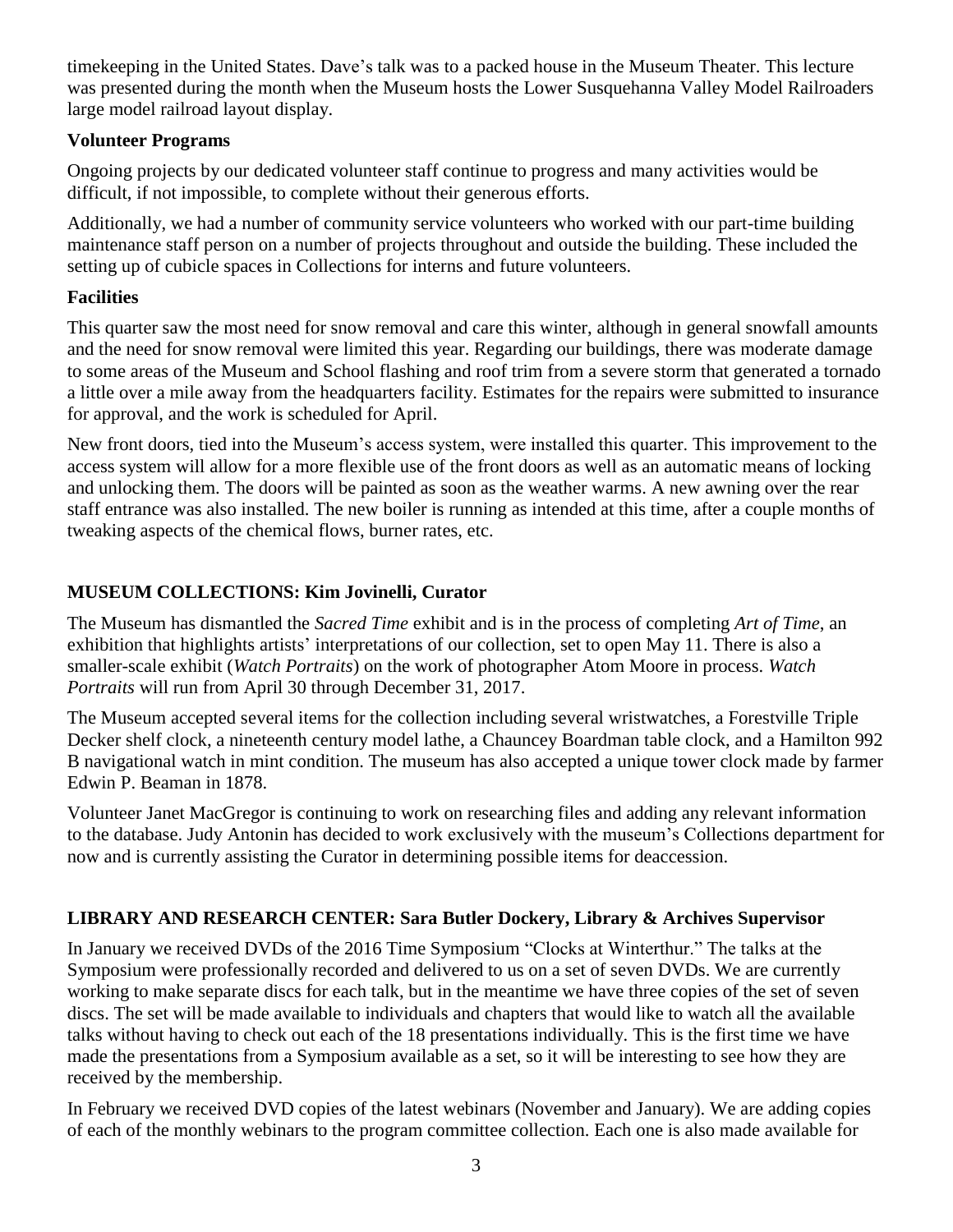free online, but we wanted to make sure that they were all accessible to members and chapters that can't watch the online versions.

In March Kate put together an exhibit for the library's exhibit case called *Watches in Women's Fashion: Late 19th to Early 20th Century*. She used a collection of photographs that we received in January combined with examples from the Museum's collection to illustrate the ways women in the past wore their watches. Visitors to the library will find it both interesting and informative.

| <b>Lending Library Activity</b>      |       |
|--------------------------------------|-------|
| Total materials checked out          | 294   |
| Loans through mail                   | 203   |
| Loans in house                       | 91    |
| Programs borrowed for Chapter use    | 14    |
| <b>OPAC</b> searches                 | 1,960 |
| <b>Material Types</b>                |       |
| VCR, DVD & Microfilm loans           | 109   |
| Books and NAWCC Bulletins            | 185   |
| <b>Total Number of Visitors</b>      | 129   |
| Non-members                          | 72    |
| <b>Members</b>                       | 57    |
| <b>Fulfilled Research Questions</b>  | 248   |
| Paid non-members                     | 6     |
| <b>Library Processing Statistics</b> |       |
| Acquisitions                         | 32    |
| Donations                            | 17    |
| Cataloged <i>items</i>               | 81    |

## **EDUCATION**

The Education Director resigned at the beginning of the quarter. The duties related to volunteers and museum programming have been taken over by the Museum Director, Noel Poirier. The tasks related to coordinating workshops and registration have been delegated to the Admissions Manager, Abby Krouse. The organization of the education department and staffing are currently under study.

Pete Chronos has volunteered to be the Watch and Clock Traveling Workshop Administrator. Chapters interested in scheduling traveling workshops can contact Pete at [wctwprogram@gmail.com.](mailto:wctwprogram@gmail.com) There are workshops scheduled to be held in conjunction with the National Convention in Arlington. Information on these can be found under Education > Workshops on the nawcc.org website.

#### **NAWCC Workshops/Webinars**

This quarter there were four Traveling Workshops and four Workshops at the School of Horology. We have a robust schedule of workshops for 2017 that were set up and listed last fall.

#### **Education Attendance January-March**

Museum Education Programs: 77 Library Pass Participants: 105 NAWCC Workshops Attendees: 18 Traveling Workshop Attendees: 33 Online Workshop Purchases: 12 Webinar Attendance Live: 199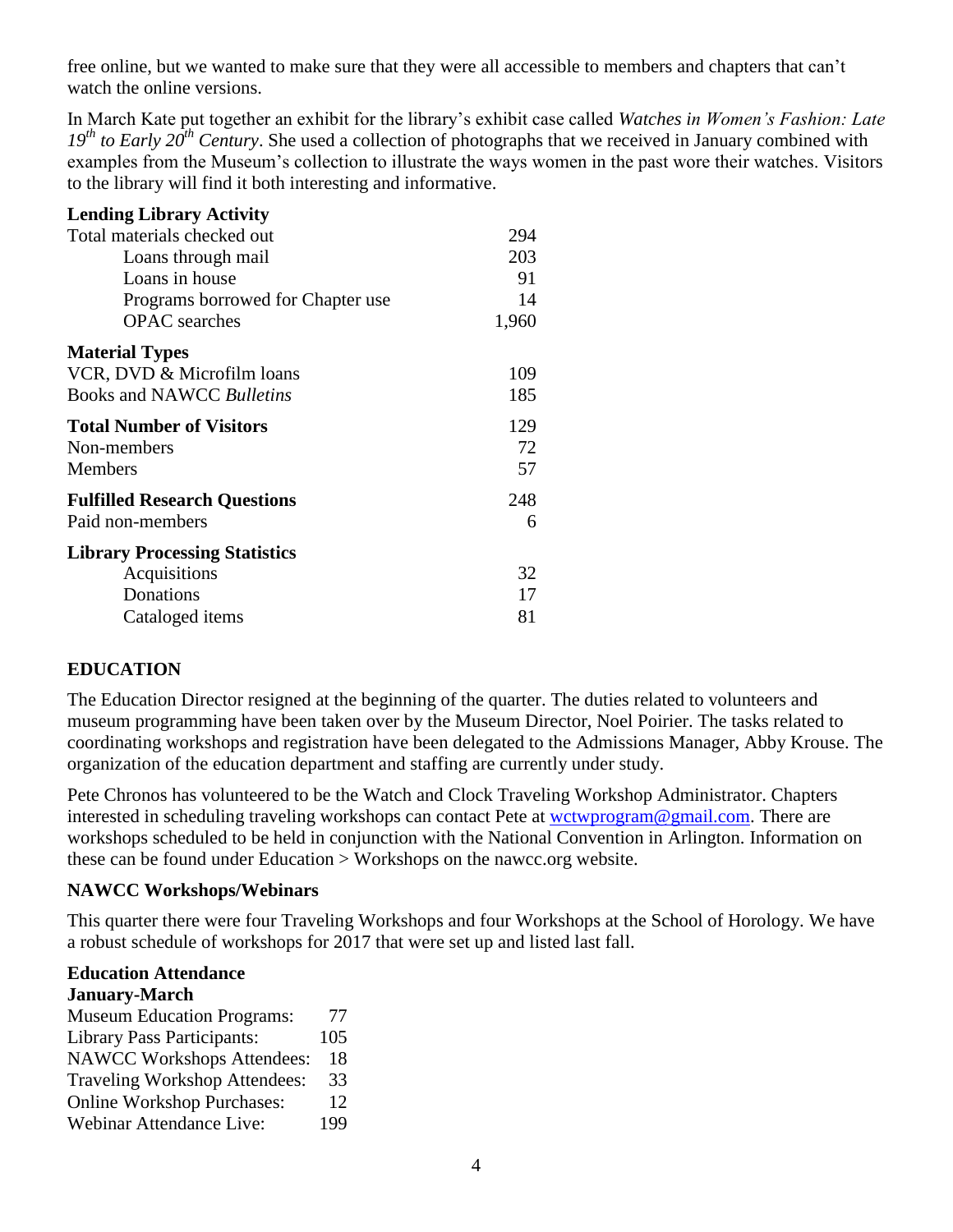# **PUBLICATIONS: Christiane Odyniec, Editor**

**Periodicals—***Watch & Clock Bulletin*

| Issue No. | <b>Issue Date</b> |
|-----------|-------------------|
| 425       | Jan/Feb 2017      |
| 426       | March/April 2017  |

The January/February 2017 issue was the first one printed by Walsworth. It contained six articles and 14 features. It was also the first issue of the redesign; reviews of the redesign have been mostly favorable. The issue featured the "2016 Pritchard Prize: Restoration of a ca. 1830 Musical Sonnerie and Quarter Repeater Pocket Watch" and the candidates for the 2017 NAWCC Election.

March/April was the first issue laid out by page designer Kim Hess. The shift of this role to a contractual position seems to be going well. The issue contains the last installment of V. Niles Kynett's three-part series on Early English Verge Watches and the 2016 Award Recipients. There were six articles (including Kynett's) and 15 features.

#### **Periodicals—***Mart & Highlights*

| Issue No. | <b>Issue Date</b> | Revenue     |
|-----------|-------------------|-------------|
| 393       | Jan/Feb 2017      | \$16,603.12 |
| 394       | March/April 2017  | \$21,689.55 |

Promotional emails via Constant Contact and personalized emails continue with each *Mart & Highlights* cycle. Advertisers are taking advantage of our discounted rates by agreeing to run three or six consecutive ads. Advertising Services Coordinator Gillian Radel continues to build relationships with advertisers and her general learning curve is becoming less steep. Creative Production Leader Keith Lehman continues to create and revise ads as well as lay out the issue. He and Gillian work well together. We have lost Skinner's Clocks, Watches & Scientific Instruments ads because of Skinner's advertising cuts.

## **Special Publications**

Michael Harrold's "American Watchmaking: A Technical History of the American Watch Industry 1850- 1930" – Library of Congress information incorporated; lay out and covers are done. It has been uploaded to Lightning Source and proofing is underway with printing to occur in May.

Owen Burt's "Walter H. Durfee and His Clocks" — We have received a quote from an outside contractor. Page count was calculated by Freda Conner. After author approval, a letter of agreement will be generated and layout will begin.

Philip Priestley's "British Watchcase Makers' Gold & Silver Marks 1670 to 1970" — Author is working on the text. We will pursue a quote from an outside contractor for this title also. The author has found a great deal of interest in the upcoming book and has raised more than \$2,900 toward layout and production, with more to come.

## **Website**

WatchNews Editor Keith Lehman continues to post on the website, and we continue to search for freelance writers.

## **Other Activities**

The publications department has been working on design and editing projects for Marketing, Development, Membership, and Museum materials and events. Keith has created logos for the 75th Anniversary.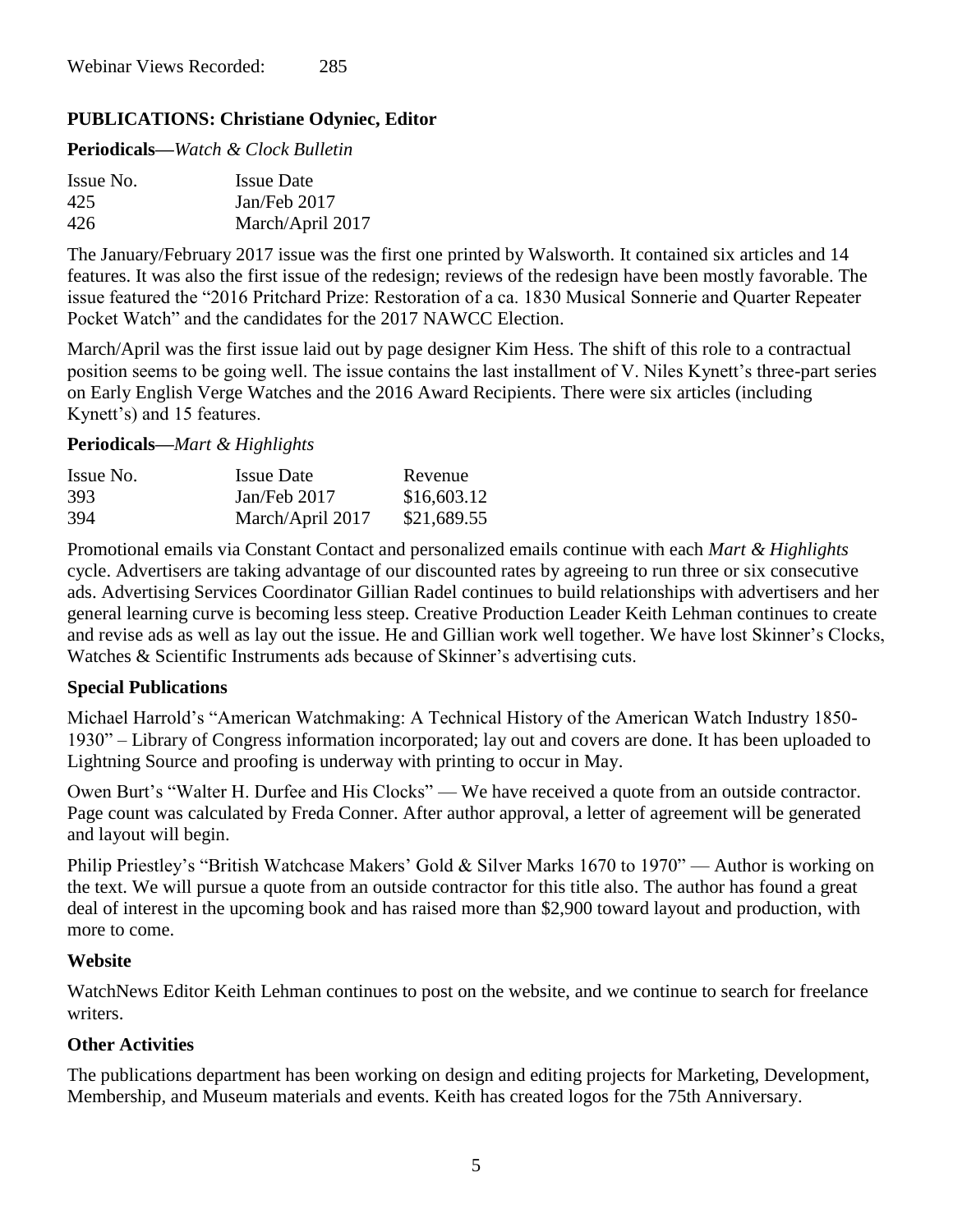# **INFORMATION SERVICES: Kevin Osborne, IS Director**

## **Facilities/Security**

We have replaced our aging front doors. Each door has a 24" X 30" window installed for light, visibility, and safety and all new hardware and trim. The doors are linked to our security system, which means that they are programmed to unlock and lock appropriately according to Museum hours. The programming will also lock the doors whenever the building security system is armed. Along with the doors, we installed a card access point at the front door that allows access for authorized personnel when the doors are locked.

#### **Websites**

At the annual Board Meeting here in Columbia we made a presentation regarding our website updates. We have two servers installed and configured to host the websites and are working on both the NAWCC site and the Message Board.

Tom McIntyre has worked with a new vendor, Xenforo, for the Message Board and is getting close to having it fully functional.

Tom has migrated his Waltham website [\(http://nawccinfo.nawcc.org/\)](http://nawccinfo.nawcc.org/) to the new Message Board Server and it is running well.

The NAWCC site still needs design, menu, and content updating but the server and hardware are ready to go.

#### **iMIS Association Management Software**

Because of the hard work of Abby Krouse, the online NAWCC Store is up and running.

We have the new Chapter microsites configured and available; we are no longer dependent on the Higher Logic Community pages. The list can be viewed here: http://net.nawcc.org/Chapters/Chapter Sites.aspx. It consists of 63 websites, currently of which we host about 36.

## **COMMUNICATIONS: Markus Harris, Communications Director**

The Communications Department continued to maintain NAWCC websites and online resources, coordinating multiple email newsletters and targeted Constant Contact mailings on various topics, including event notices and support for chapter meetings, BOD announcements, Publications announcements, Education updates, and local and regional events. Work continues on the new framework for the nawcc.org Joomla website. We continue to populate the new document server hosting the NAWCC document archives. Communications Director Markus Harris is working in cooperation with new Advertising Coordinator Gillian Radel to provide the Auction and Sales eNewsletter for interested members: that newsletter has been combined with the new member eBay listing ad initiative. We are also distributing promotional materials to Chapters in support of Chapter events as necessary. During this 90-day period Communications wrote and distributed press releases for Association and Museum events as follows: Evaluating Time, Luxury or Lie, Railroad Display, Lecture, April Calendar, Watch Portraits Exhibit, School Sale, Lunch Time, and the March Calendar. Communications printed, mailed, and invoiced newsletters for Chapters 3, 11, 134, and 141 and generated monthly reports for the Comptroller on all newsletter printing activities for January, February, and March. Customer service advice was provided to members via web and telephone as required.

Communications continues to host intermittent Communications Assessment Meetings assessing department concerns and projects. Marketing & Special Events Coordinator Kim Craven initiated contact with the National Pawnbrokers Association regarding our potential involvement with the 2017 Expo in Las Vegas and also arranged Fox 43's visit with three to four morning news segments highlighting the Museum's current exhibits – notably the Bond exhibit. A special mailing was sent locally to promote the special railroad display and lecture event.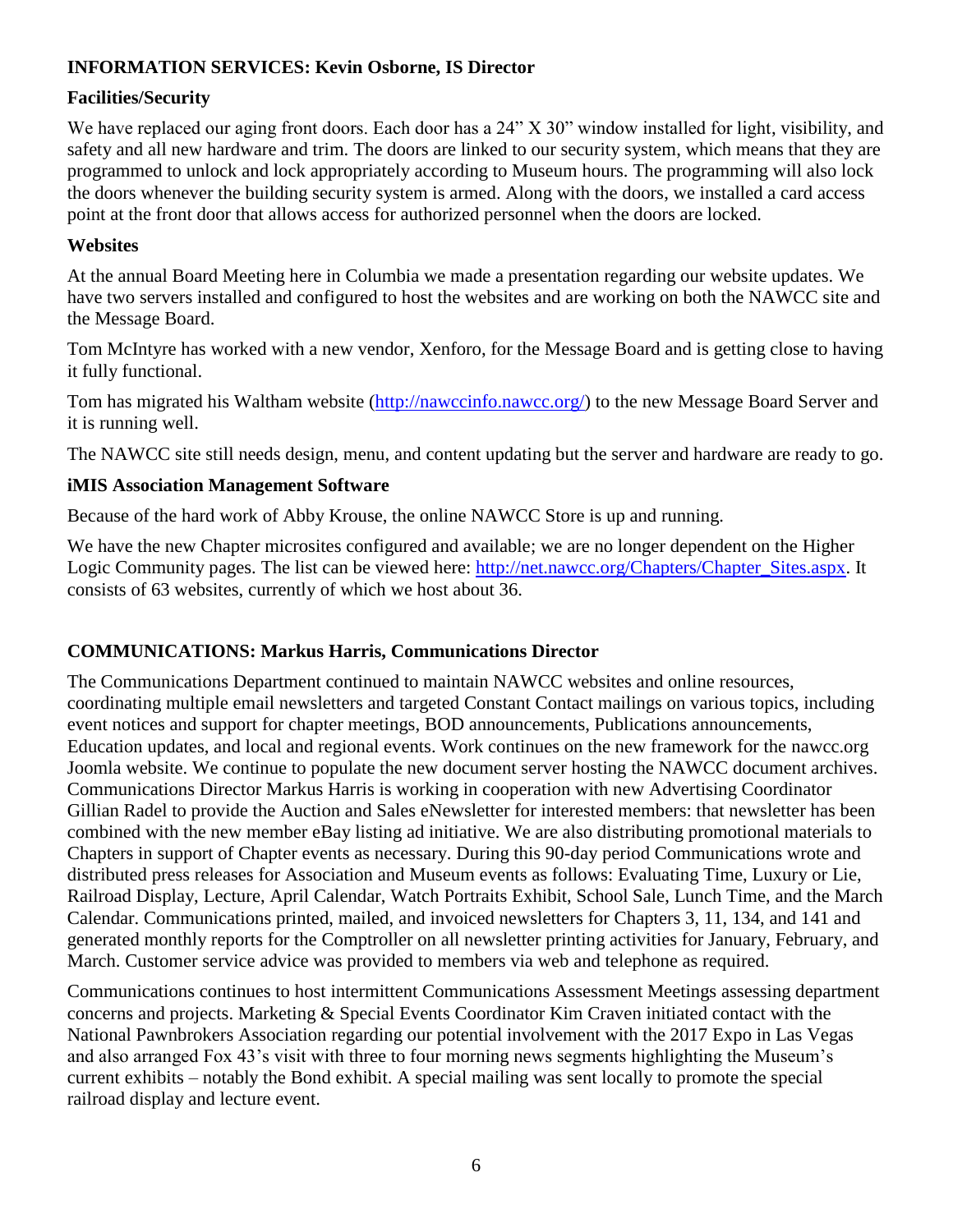Other marketing materials included a custom brochure and cover letter advertising our Luxury or Lie and Evaluating Time classes, which was disseminated as part of a 750-piece mailing to the National Pawn Association, as well as a formal ad swap with AWCI for Adam Harris's classes

Press releases were designed and sent to advertise the recent NAWCC School sale of surplus items and the upcoming 2017 Hops 'n' Clocks event. A special greetings mailer was sent by Kim Craven to potential Hops 'n' Clocks vendors, with a telephone follow-up campaign recruiting both new and former beer and food vendors to this year's event. Communications took part in designing and inserting an advertisement in the Homeschool Summer Guide concerning our Make & Take summer event series, and flyers promoting that event series were sent to Lancaster and York County Library Systems. New marketing materials were also proposed and created in support of Lunch TIME, promoting the Beaman Clock on community sites including Lancaster Chamber and Lancaster County Agriculture Council. Kim Craven coordinated our internal events, notably the St. Patrick's Day lunch and annual NAWCC picnic preparations (scheduled for June 9). Registration for this year's participation in the Blue Stars Museums program was completed and submitted in conjunction with the Museum marketing team, while our upcoming event line-up was submitted for inclusion in April's SVVC newsletter.

## **MEMBER SERVICES: Pam Lindenberger, Manager**

## **Membership**

Twenty-six past members renewed this quarter through telemarketing company MGI.

This quarter we received 19 payments from the November 2016 marketing mailing, totaling \$1,770. Two Regionals submitted 17 membership applications. Of those, four were Introductory. We had an additional 64 Introductory memberships.

Twenty-six \$35 member recruitment vouchers were issued. Fifteen were redeemed.

Twelve new Introductory members renewed for a full year.

The third mailing for the Annual Appeal was sent on March 1.

Recognition pin files were researched and recipients contacted. Chapters will be notified regarding those members.

Shari Lappe, Member Services Administrative Assistant, submitted her letter of resignation effective May 12. Shari and her husband Tom are relocating to Cape May, NJ. Advertisements were placed and interviews are being scheduled.

## **DEVELOPMENT: Steve Humphrey, Executive Director**

| Year-to-date Comparison           | <b>FY17</b> | FY16       | <b>FY15</b> |
|-----------------------------------|-------------|------------|-------------|
| <b>Unrestricted Contributions</b> | 269,119.07  | 134,603.65 | 130,492.69  |
| <b>Restricted Contributions</b>   | 97,605.97   | 140,584.04 | 238,124.58  |
| <b>Endowment Contributions</b>    | 171,978.00  | 84,577.52  | 33,104.35   |
| <b>Total YTD</b>                  | 538,703.04  | 359,765.21 | 401,721.62  |

\*FY17 unrestricted contributions includes a \$100,000 multi-year pledge with payments starting in FY2018.

Unrestricted contributions were 25.6 percent more for the year, compared with the previous fiscal year, excluding the \$100,000 pledge. Restricted contributions were 30.1 percent less than the previous fiscal year. Endowment contributions reflect the For All Time 75th Anniversary Endowment and Capital Campaign plus any bequest designated for endowment. The increase in endowment giving was 103.3% more than last year. Total contributions increased by 22.0 percent compared with FY16.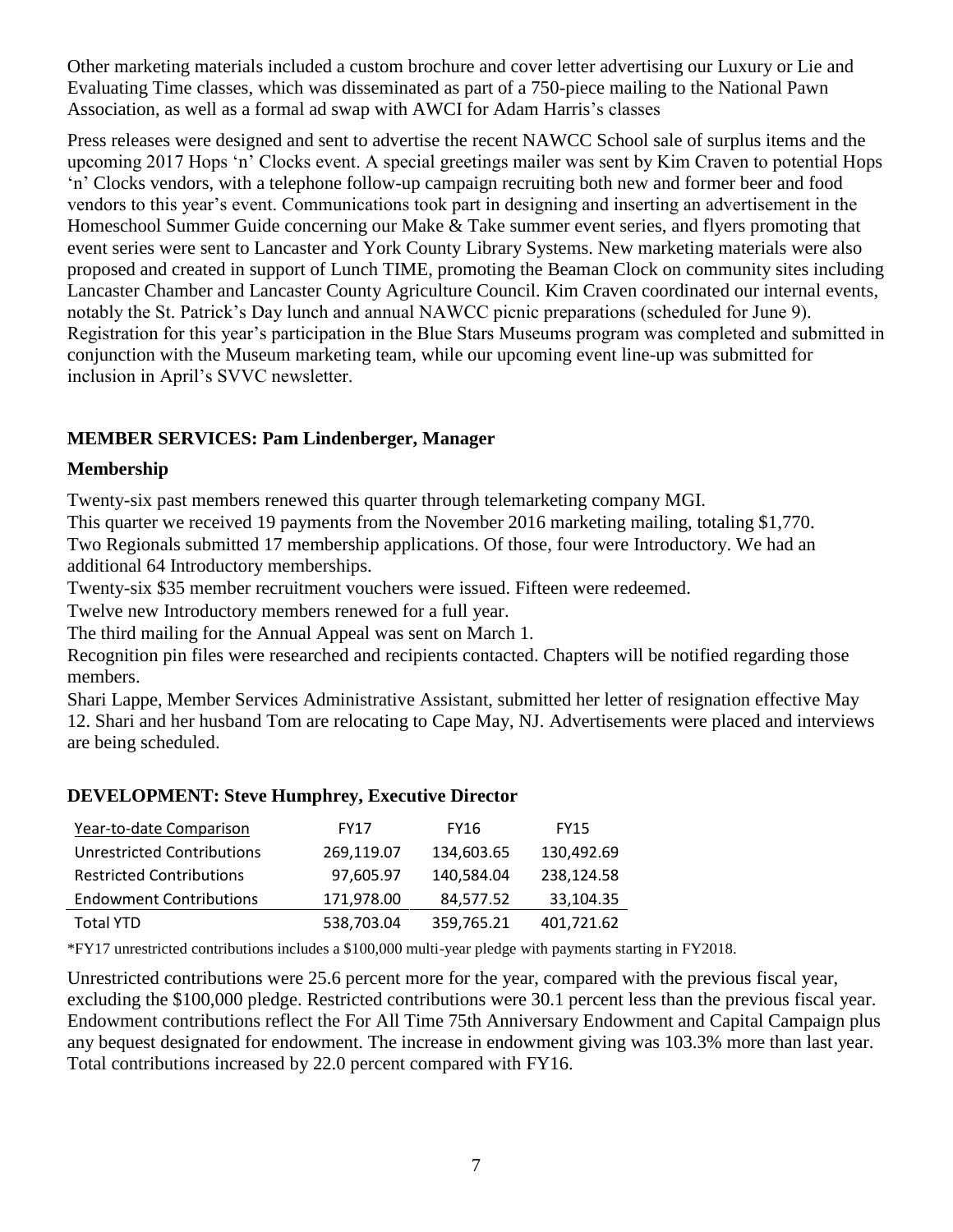January to March Chapter contributions:

| <b>Chapter</b>                           | <b>Use</b>                                 | Amount  | <b>Note</b>      |
|------------------------------------------|--------------------------------------------|---------|------------------|
| New England Chapter 8                    | 2017 Symposium                             | \$1,000 |                  |
| Southwestern Chapter 15                  | <b>National Convention</b>                 | \$100   |                  |
| Carolina Chapter 17                      | <b>National Convention</b>                 | \$100   |                  |
| <b>Buckeye Chapter 23</b>                | Library                                    | \$500   | <b>Memorials</b> |
| Atlanta Chapter 24                       | <b>National Convention</b>                 | \$200   |                  |
| Heart Of America Chapter 36              | <b>National Convention</b>                 | \$100   |                  |
| Tennessee Valley Chapter 42              | <b>Greatest Need</b>                       | \$100   | Memorial         |
| Inland Empire Chapter 53                 | <b>National Convention</b>                 | \$50    |                  |
| Sunflower Clock Watchers Chapter 63      | <b>National Convention</b>                 | \$100   |                  |
| Central Illinois Chapter 66              | For All Time Greatest Need                 | \$110   | Memorial         |
| Rio Grande Chapter 117                   | Library & Research Center                  | \$50    | Memorial         |
| Lone Star Chapter 124                    | Education                                  | \$50    | Memorial         |
| Western Carolinas Chapter 126            | Websites & Message Board                   | \$200   |                  |
| Vista Chapter 136                        | Library Acquisition Fund                   | \$50    | Memorial         |
| Connecticut Chapter 148                  | <b>National Convention</b>                 | \$600   |                  |
| Big Bend Timekeepers Chapter 176         | <b>National Convention</b>                 | \$200   |                  |
| Ventura & Santa Barbara County Chap. 190 | National Convention & Ansonia Street Clock | \$600   |                  |

Other gifts and grants include a combined \$10,000 from John Acker and the John Acker Foundation in support of the 2017 Annual Convention; \$4,995 from Wells Fargo in support of the McClintock clock being worked on by the Chapters in the Boulder, CO, area; gifts to the 2017 Ward Francillon Symposium in Boston from New England Chapter 8 \$1,000, Steven Berger of Timesavers \$1,000, Jonathan Snellenburg/ Bonhams \$1,000, and Stuart L. Miller, Jr. of New England Gallery Inc. \$1,000; Dr. James Dutton for the Library \$1,000; Roger J. Gendron \$1,000 for the Philip Priestly book *British Watchcase Makers' Gold & Silver Marks 1670 to 1970*; Harry W. Firth \$1,000 and Gregory D. Gould \$1,000 to the Library Endowment. Numerous other gifts and contributory memberships were received. Donors will be acknowledged in the *Watch & Clock Bulletin*.

The Endowment and Capital Campaign brought in \$2,491,027 during the quarter from gifts, pledges, and planned gift estimates. The total for the campaign through the end of March is \$2,491,027. This included our first million dollar planned gift estimate from Tom and Jane McIntyre, a planned gift estimate of \$800,000 from Robert and Susan Gary, and a planned gift estimate of \$720,000 from James F. Chamberlain.

We were notified that we are a beneficiary of the estate of Mary L. Harrington of Carthage, NY. Mary was the spouse of John A. Harrington who passed away in July 2011. John was a 40-year member of the NAWCC. The valuation of the estate has yet to be done, so the value is unknown. We are one of ten charities that will each receive one tenth of the estate. We were also notified that we will receive \$50,000 from a trust set up by Herbert F. Leisy, Jr. to support the Museum. Herbert had donated his grandfather's rare 1905 A. Lange and Sohne 18K yellow gold minute repeating clock watch in 1997. Although not a member, he had been a donor to the Museum since donating the watch.

# **ADMIN/OTHER**

Membership was down 58 in December, down 209 in January, and down 156 in February, for a total of -423 or -3.0 percent for the quarter, compared with -2.5 percent a year ago. Dues income, which varies from actual membership numbers, based on whether members pay early or late, was down by \$26,296 or -2.4 percent year to date compared with last year. Calls by our telemarketing firm, MGI, to reach out to lapsed